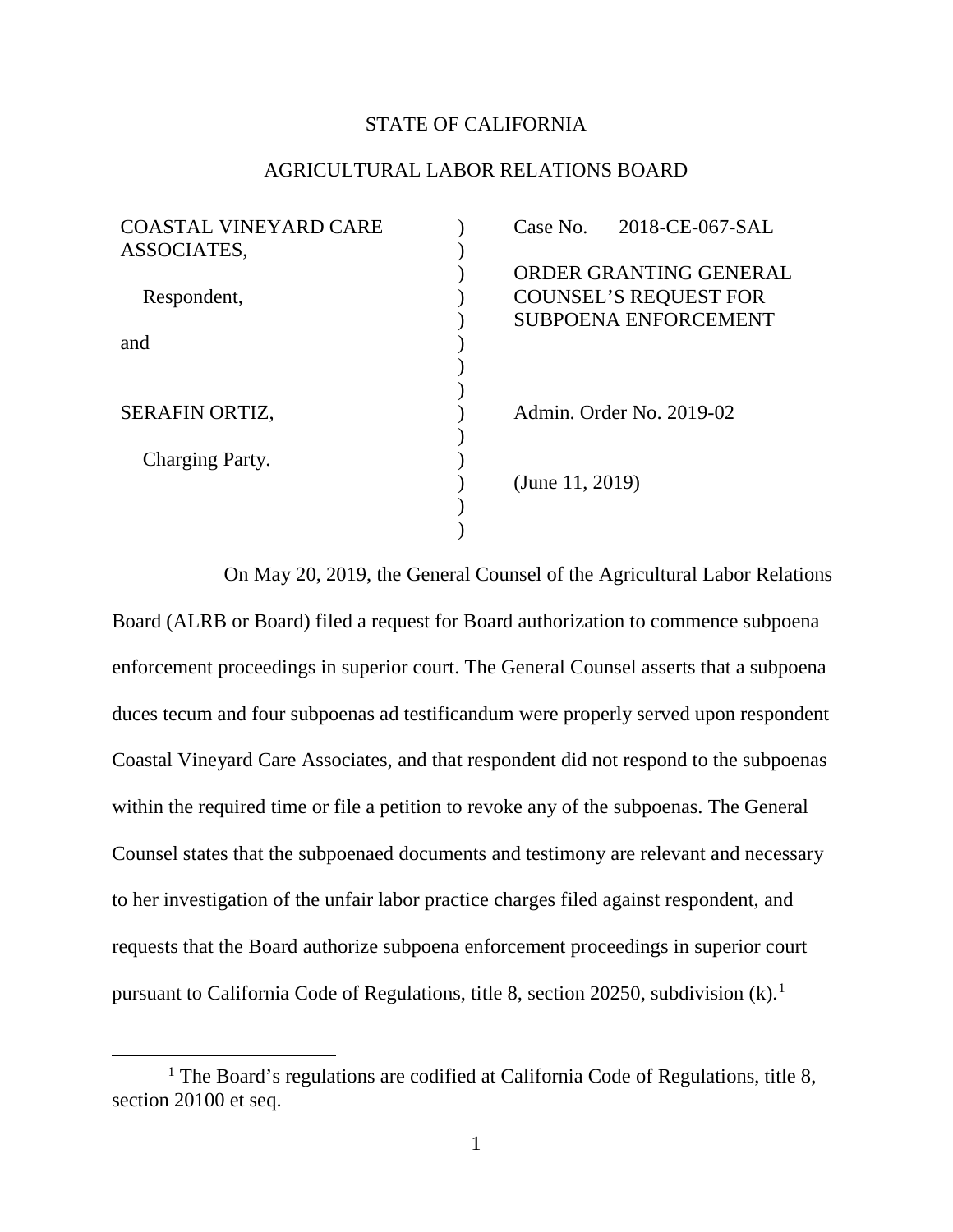On June 7, we issued an administrative order directing the General Counsel to submit to the Board a copy of the underlying unfair labor practice charge filed in this matter. (*Coastal Vineyard Care Associates* (June 7, 2019) ALRB Admin. Order No. 2019-01.) The General Counsel submitted the charge that same day.

Board regulation 20217 authorizes the General Counsel to issue and serve investigative subpoenas to aid in her investigation of unfair labor practice charges. A precomplaint investigatory subpoena may require the production of records by the person upon whom it is served (subpoena duces tecum), his or her testimony (subpoena ad testificandum), or both. (Lab. Code, § 1151, subd. (a); Cal. Code Regs., tit. 8, § 20217; see *NLRB v. North Bay Plumbing* (9th Cir. 1996) 102 F.3d 1005, 1008.) A person who does not intend to comply with a subpoena may file a petition to revoke with the Board's Executive Secretary. (Cal. Code Regs., tit. 8, § 20217, subd. (d).) Respondent filed no such petition after being served the General Counsel's investigative subpoenas. Pursuant to subdivision (g) of Board regulation 20217, the General Counsel may request the Board commence an action in superior court to enforce an investigative subpoena where a party has not or refuses to comply. (See Cal. Code Regs., tit. 8, § 20250, subd. (k).)

The Board has reviewed the General Counsel's request for enforcement and supporting documents. On the record before the Board it appears the subpoenas were issued in accordance with the provisions of Board regulation 20217. The records and testimony sought by the subpoenas are described with sufficient particularity and further appear relevant to the General Counsel's investigation of the underlying unfair labor practice charge. (See *ALRB v. Laflin & Laflin* (1979) 89 Cal.App.3d 651, 663-664; *NLRB v. G.H.R. Energy Corp*. (5th Cir.

2